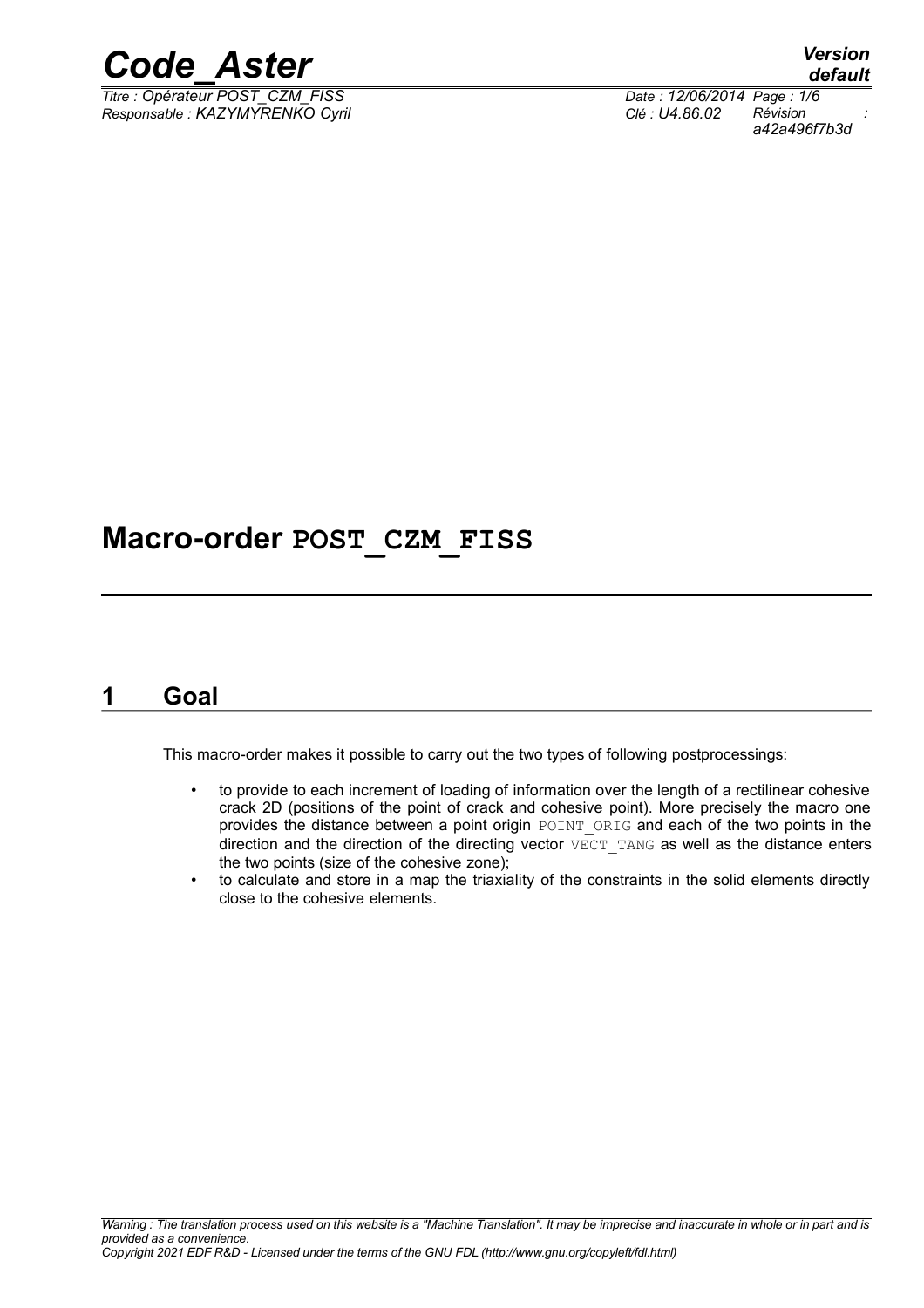*Titre : Opérateur POST\_CZM\_FISS Date : 12/06/2014 Page : 2/6 Responsable : KAZYMYRENKO Cyril Clé : U4.86.02 Révision :*

## **2 Syntax**

| $Fr = POST CZM FISS$ (                                                                                                  |                                                              |
|-------------------------------------------------------------------------------------------------------------------------|--------------------------------------------------------------|
| $\triangleleft$ RESULT = resu                                                                                           | [evol noli]                                                  |
| $\rightarrow$ OPTION =/'LENGTH'<br>/ 'TRIAXIALITE'                                                                      |                                                              |
| # IF OPTION = 'LENGTH'                                                                                                  |                                                              |
| $\bullet$ GROUP MA = group_ma<br>$\blacklozenge$ POINT ORIG = not<br>$\blacklozenge$ VECT TANG = vect                   | [qrma]<br>$(\lceil R \rceil, \lceil R \rceil)$<br>([R], [R]) |
| If OPTION = $'LENGTH'$ , then Fr is<br>[table sdaster].<br>If OPTION = $'TRIAXIALITE'$ , then Fr is<br>[carte sdaster]. |                                                              |

*a42a496f7b3d*

*default*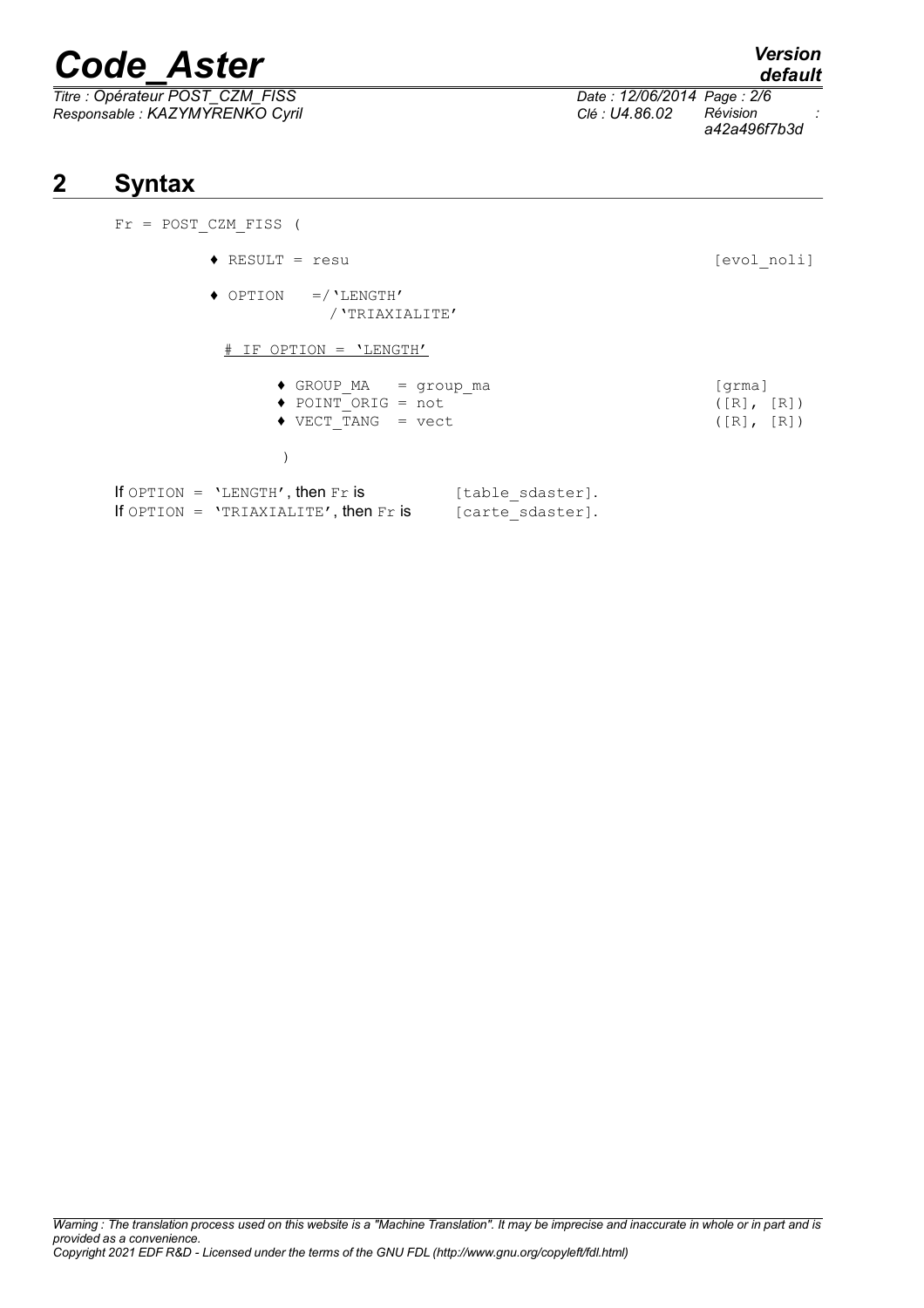*Titre : Opérateur POST\_CZM\_FISS Date : 12/06/2014 Page : 3/6 Responsable : KAZYMYRENKO Cyril Clé : U4.86.02 Révision :*

*a42a496f7b3d*

## **3 Operands**

#### **3.1 Operand RESULT**

♦ RESULT = resu

Name of the concept result of a nonlinear calculation with cohesive elements.

#### **3.2 Operand OPTION**

```
♦ OPTION =/'LENGTH'
 /'TRIAXIALITE'
```
Choice of the type of postprocessing carried out by the macro-order

### **3.3 Operand GROUP\_MA**

 $\triangleleft$  GROUP MA = group ma

Name of the group of cohesive meshs with modelings PLAN JOINT, PLAN INTERFACE, AXIS JOINT or AXIS INTERFACE. And having one of the cohesive behaviors: CZM OUV MIX, CZM\_TAC\_MIX, CZM\_LIN\_REG, CZM\_EXP\_REG.

This operand is not possible that when  $OPTION = 'LENGTH'$ .

### **3.4 Operand POINT\_ORIG**

♦ POINT\_ORIG = not

Not initial of the cohesive crack: two real components in the plan (X, Y) (see figures below)

This operand is not possible that when  $OPTION = 'LENGTH'$ .

### **3.5 Operand VECT\_TANG**

♦ VECT\_TANG = vector

Directing vector: two real components in the plan (X, Y) (see figures below).

This operand is not possible that when OPTION = 'LENGTH' .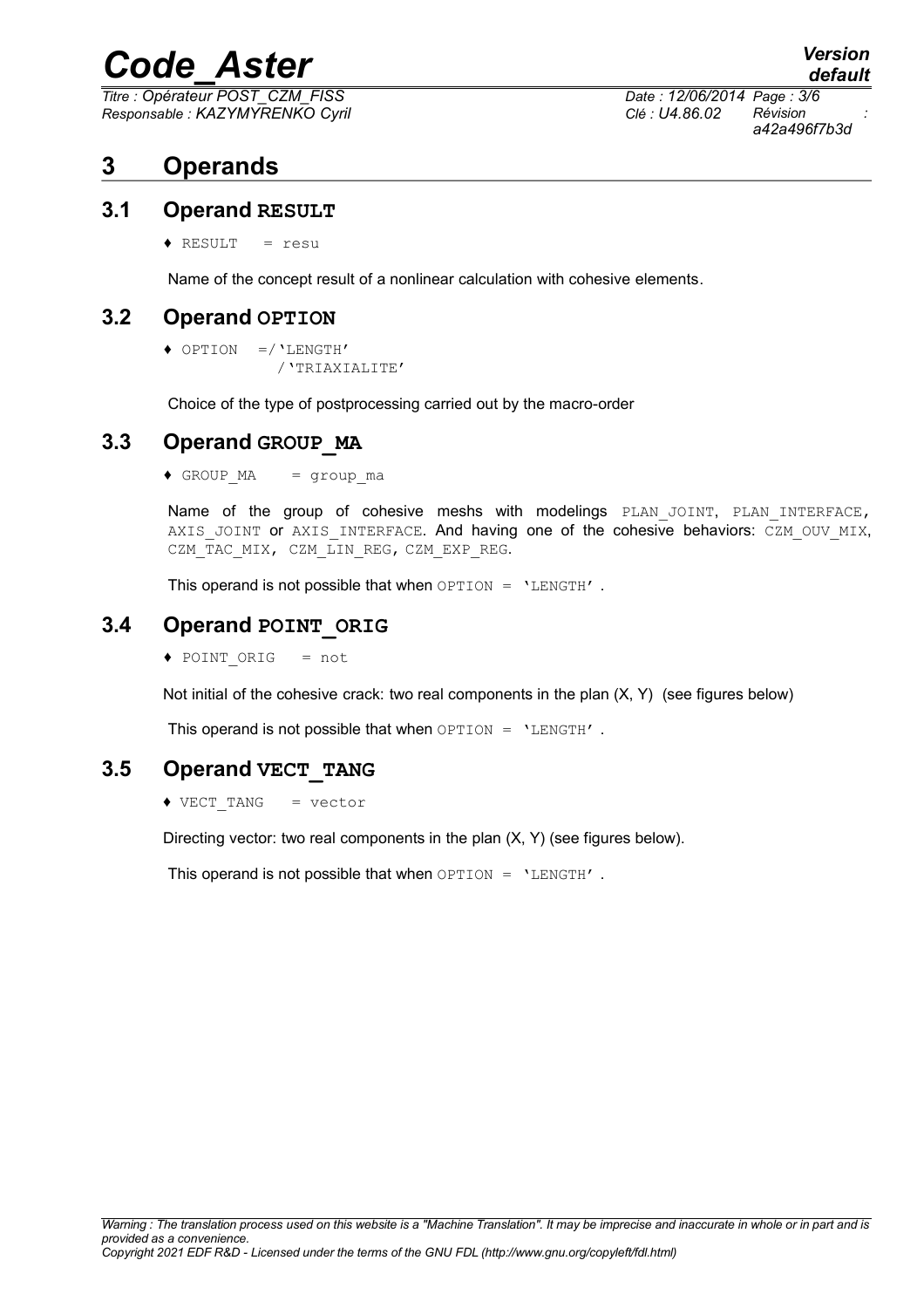*Titre : Opérateur POST\_CZM\_FISS Date : 12/06/2014 Page : 4/6 Responsable : KAZYMYRENKO Cyril Clé : U4.86.02 Révision :*

*a42a496f7b3d*

*default*

## **4 Produced concept**

#### **4.1 Case OPTION = 'LENGTH'**

In Snettle one creates a table of the type table sdaster containing four columns:

- INST : the moment of calculation
- LONG FIS: distance enters the point of crack and the point of reference (LF to see figure 2).
- LONG TOT : overall length  $(LF + LZC)$  to see figure 2)
- $LONG$  COH : size of the cohesive zone (LZC to see figure 2)

#### **4.2 Case OPTION = 'TRIAXIALITE'**

The macro-order produces in this case a map (of NEUT R with a component  $X1$ ) dimensioned with the number of meshs carrying of the cohesive elements. For each mesh, the stored value is that of the triaxiality of the constraints, raised and realised in the elements of the solid mass directly close (by edge in 2D or face in 3D) to this mesh. The stress field used for this postprocessing is that which corresponds to the last step of time filed in evol noli informed under the keyword RESULT.

### **5 Perimeter of use**

### **5.1 Case OPTION = 'LENGTH'**

evol noli informed under the keyword RESULT must be it result of a nonlinear calculation 2D with cohesive elements. The crack must moreover ếtre rectilinear.

The order transmits an error message or of alarm if the user leaves the framework of use:

- The user is held to define the half-line starting from the point well POINT\_ORIG (aligned with the PG) and of the directing vector VECT TANG (colinéaire with the right-hand side of the PG). One checks these conditions but also which there exists many PG on the half-line in question (direction of the quite selected vector).
- If one of these three conditions is not filled, one displays an error message indicating the problem encountered as well as the extremums of the coordinates of the PG to help the user with defining the half-line well.
- Such as definite the lengths are valid only if the cohesive zone is related. If such is not the case a message of alarm is displayed.
- If it is noted that the cohesive zone is made up only of three PG or less one displays a message of alarm stipulating that the grid does not seem sufficiently fine to collect this zone correctly (see Doc. U2.05.07 advices use of the cohesive models).

#### **5.2 Case OPTION = 'TRIAXIALITE'**

This postprocessing is available in 2D and 3D. The modelings supported in the solid mass and on the cohesive interface are recapitulated in the table below.

| Modelings supported in the solid mass | Modelings supported on the cohesive interface              |
|---------------------------------------|------------------------------------------------------------|
| 'D PLAN', 'C PLAN', 'AXIS', '3D'      | 'PLAN JOINT', 'AXIS JOINT', '3D JOINT'                     |
|                                       | 'PLAN INTERFACE', 'AXIS INTERFACE',<br>'3D INTERFACE'      |
|                                       | 'PLAN INTERFACE S'<br>'AXIS INTERFACE S', '3D INTERFACE S' |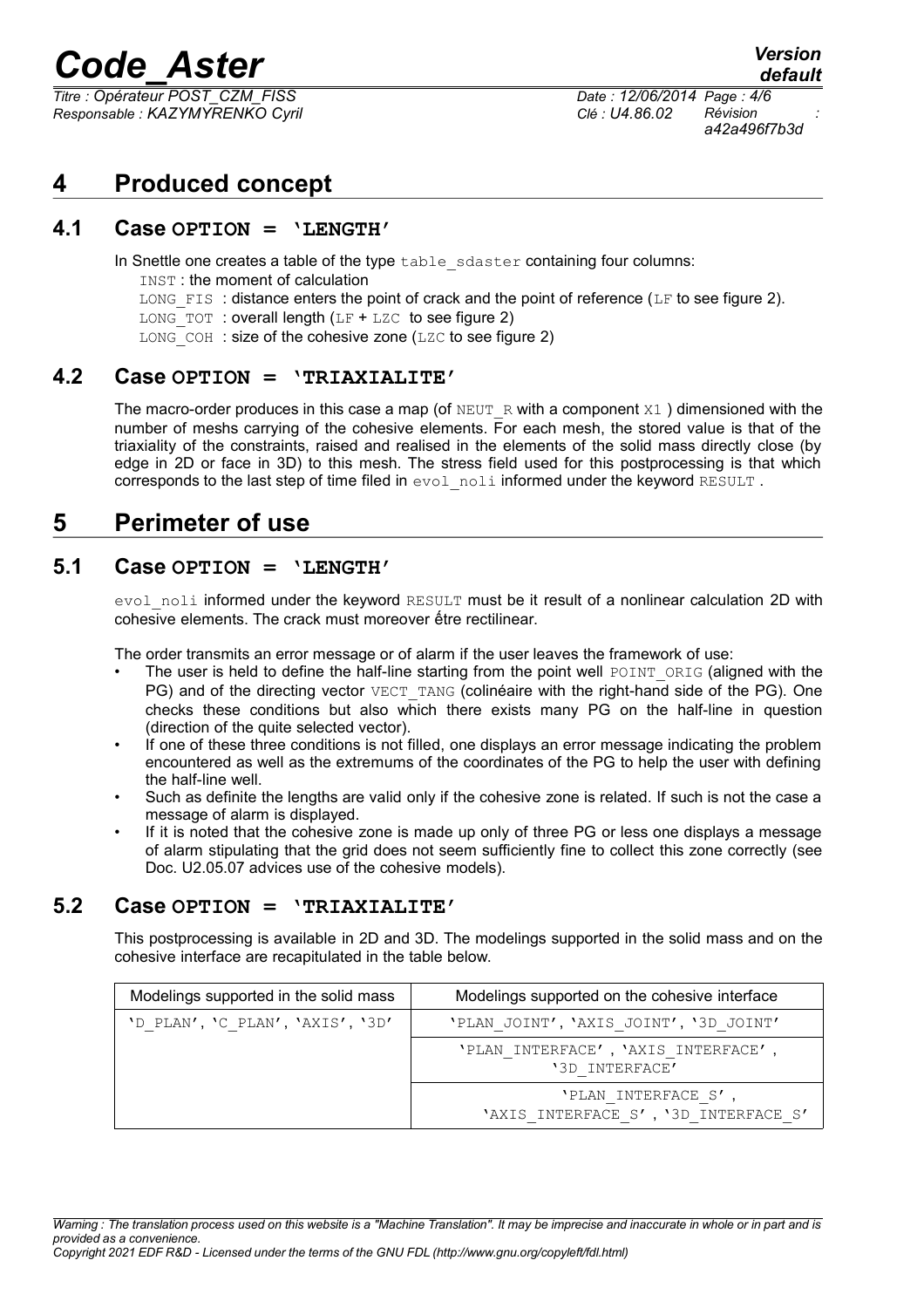*Titre : Opérateur POST\_CZM\_FISS Date : 12/06/2014 Page : 5/6 Responsable : KAZYMYRENKO Cyril Clé : U4.86.02 Révision :*

*a42a496f7b3d*

## **6 Details of the order**

#### **6.1 Case OPTION = 'LENGTH'**

The cohesive crack is represented on figure 1, it is supposed to be rectilinear, and breaks up into three zones distinct: healthy, cohesive (or damaged) and free surface (or fissured). One represents respectively in red, green and blue the points of Gauss (PG) of these zones. From these zones one defines a cohesive point (not white) and of a point of crack (blackhead). The

macro one gives the distance between the point origin POINT ORIG (not red) and each of the two points in direction and the direction of the directing vector  $VECT TANG$  (red vector) as well as the distance enters the two points.



**Figure 1** : Diagram of the cohesive crack and its points of Gauss.

To define the position of the points (see figure 2) one is pressed on the geometrical coordinates of the PG and the field of the internal variable VARI ELGA V3 component of the laws CZM which takes as value 0 if the PG is healthy, 1 if the PG is damaged and 2 if the PG is fissured. For each one of these three states one defines Dmin and Dmax corresponding to the distances minimal and maximum compared to the point origin. The point of crack is positioned between the broken PG and the damaged PG, the cohesive point are positioned between the damaged PG and the healthy PG.



**Figure 2** : Diagram of the field of PG of a cohesive crack 2D rectilinear with the position of the points (in example one traces Dmin and Dmax for the damaged PG).

#### **6.2 Case OPTION = 'TRIAXIALITE'**

For this option, the operation of the macro-order is the following.

1. Detection of the presence of cohesive elements (see the modelings supported in the paragraph "perimeter of use") in the model which was used to produce it evol noli informed under the keyword RESULT . If no cohesive element is detected, an error message fatal is transmitted.